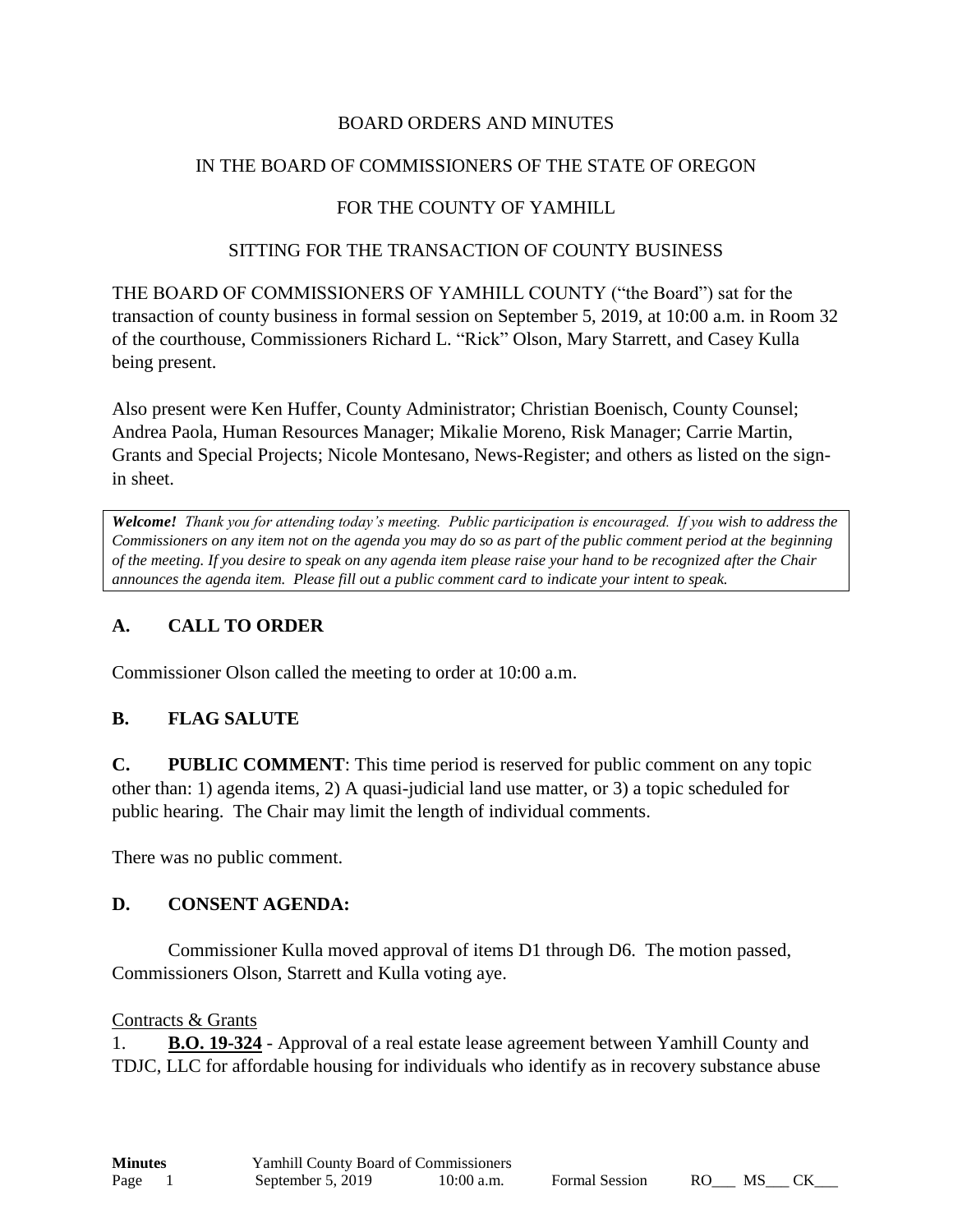or mental health challenges, effective upon completion of construction, including issuance of an occupancy permit and satisfactory inspection by Yamhill County Health and Human Services.

2. **B.O. 19-325** - Approval of an application to receive funds from the Oregon Department of Veterans Services (ODVA) for the purpose of support funds for the 2019-20 fiscal year in the amount of \$126,253.

3. **B.O. 19-326** - Approval to declare Tax Lot #R2231 03702, also known as 17771 NE Hillsboro Highway, and all improvements thereon, if any, (the "Property") to be surplus property and authorizing the execution of a real estate purchase and sale agreement between Yamhill County and Albert J. Ochsner IV for the sale of the Property, in an amount not less than \$120,929.06.

4. **B.O. 19-327** - Approval of a contract employee agreement between Yamhill County and Larry Olander to provide septic system/wastewater treatment system inspection services, at the rate of \$90/hr, effective September 5, 2019 through June 30, 2020.

## Personnel

5. **B.O. 19-328** - Approval to authorize an additional twenty-six days of leave without pay for HHS Adult Behavioral Health employee #4190.

## Roads

6. **B.O. 19-329** - Approval of the placement of a stop sign on Stoller Road.

# **E. OLD BUSINESS:** None.

**F. OTHER BUSINESS** (Add-ons and non-consent items):

1. **B.O. 19-330** - Consideration of approval of an agreement between Yamhill County and the State of Oregon Parks and Recreation Dept. (OPRD), for the OPRD Recreational Trail Program (RTP) grant RT18-017, to provide \$75,000 in additional construction funding for the Stag Hollow Creek Pedestrian Bridge project on the Yamhelas Westsider Trail.

After discussion Commissioner Kulla moved approval of item F1. The motion passed, Commissioners Olson and Kulla voting aye, Commissioner Starrett voting nay.

## **G. PUBLIC HEARINGS:** None.

# **H. EXECUTIVE SESSION:** None.

## **I. ANNOUNCEMENTS:**

1. For information on county advisory committee vacancies, please refer to the county's website, [https://www.co.yamhill.or.us/content/board-commissioners-committees,](https://www.co.yamhill.or.us/content/board-commissioners-committees) or call the Board of Commissioners' office at 503-434-7501 or 503-554-7801 (toll-free from Newberg).